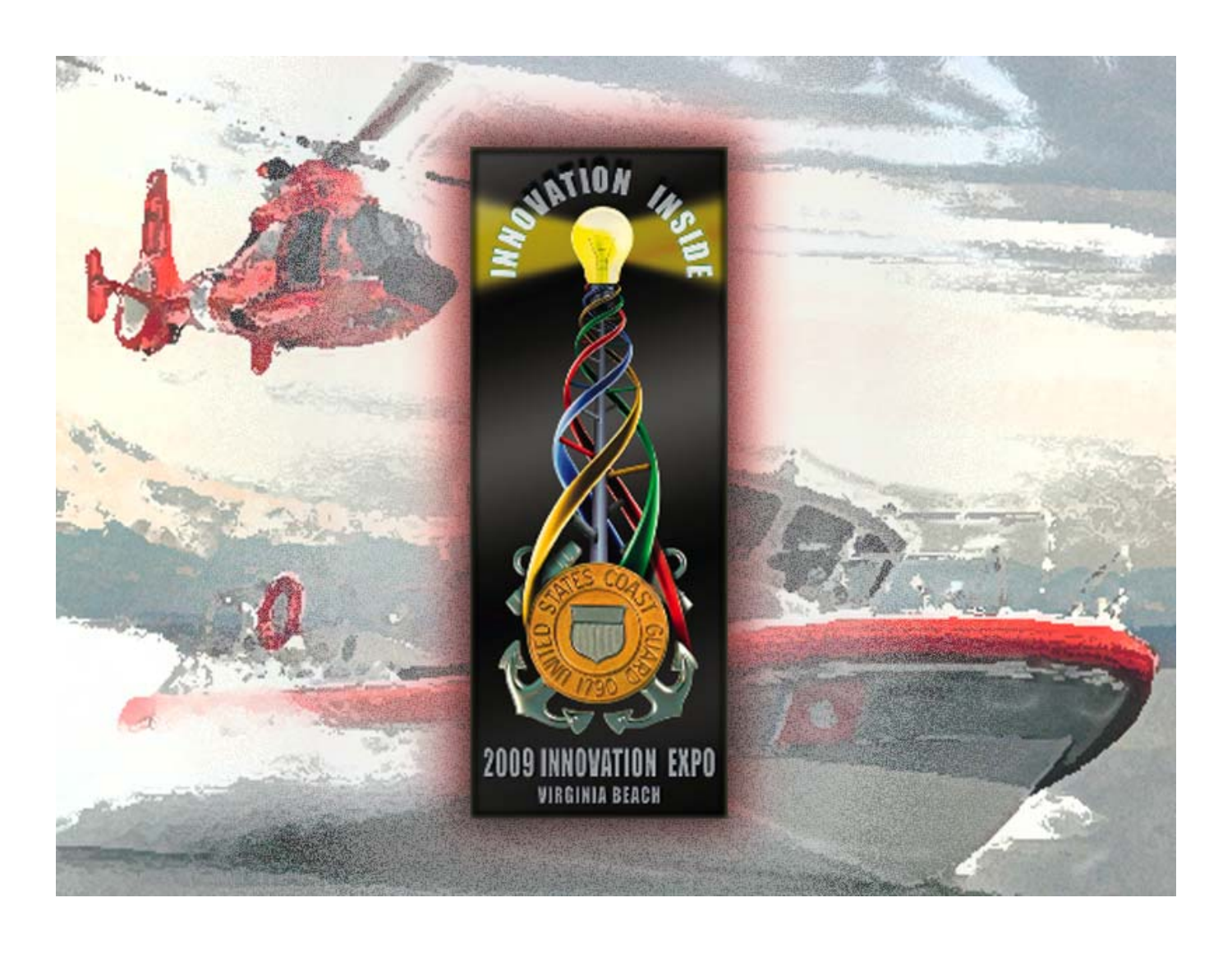### *EMPLOYEE AND CUSTOMER INNOVATION THROUGH TECHNOLOGY*



Christa Semko Dell Inc.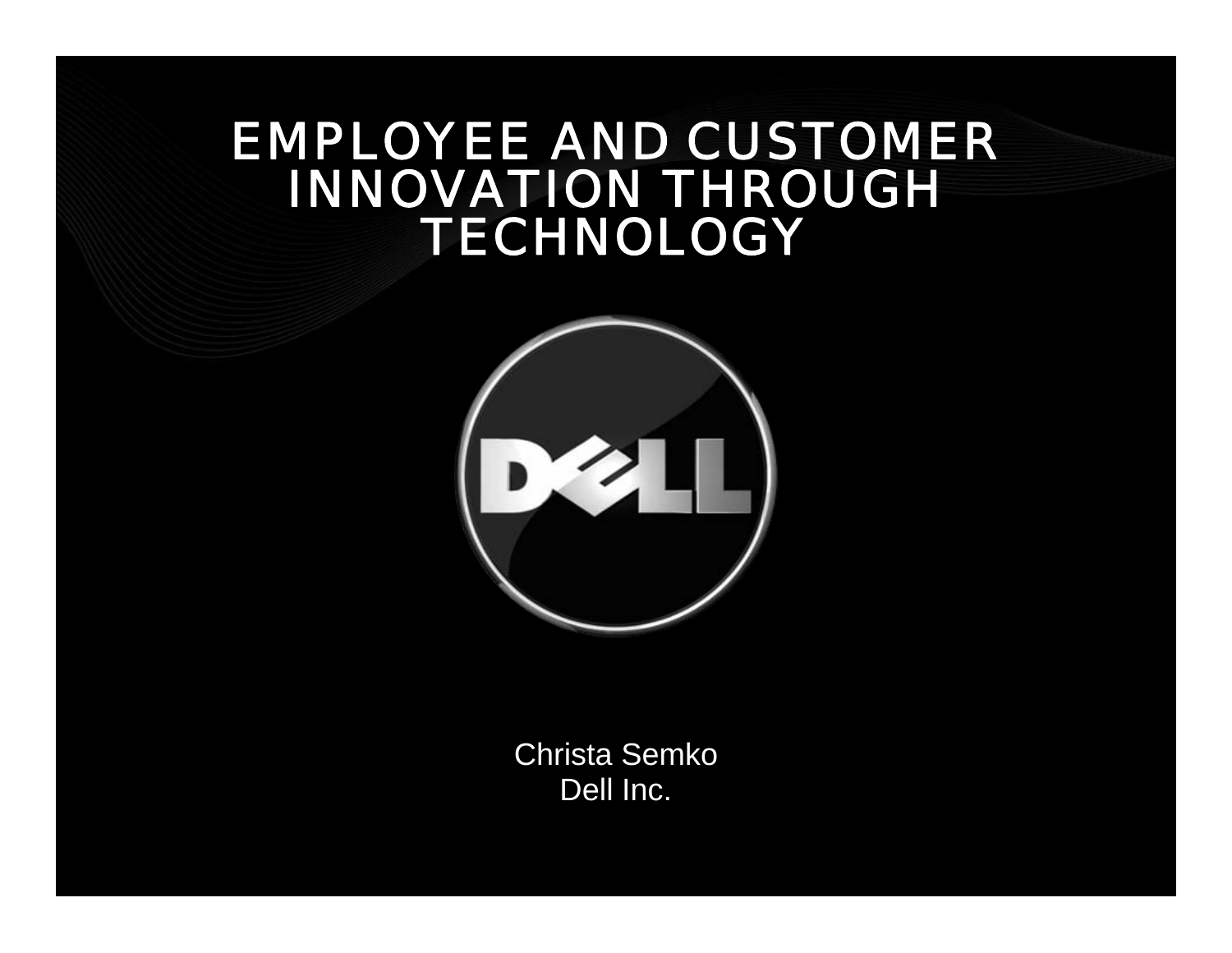*"We spend a tremendous amount of time communicating. We have to talk in realtime…because we're in a real-time business. A sense of urgency about communicating and solving problems is imperative."*

*- Michael Dell*



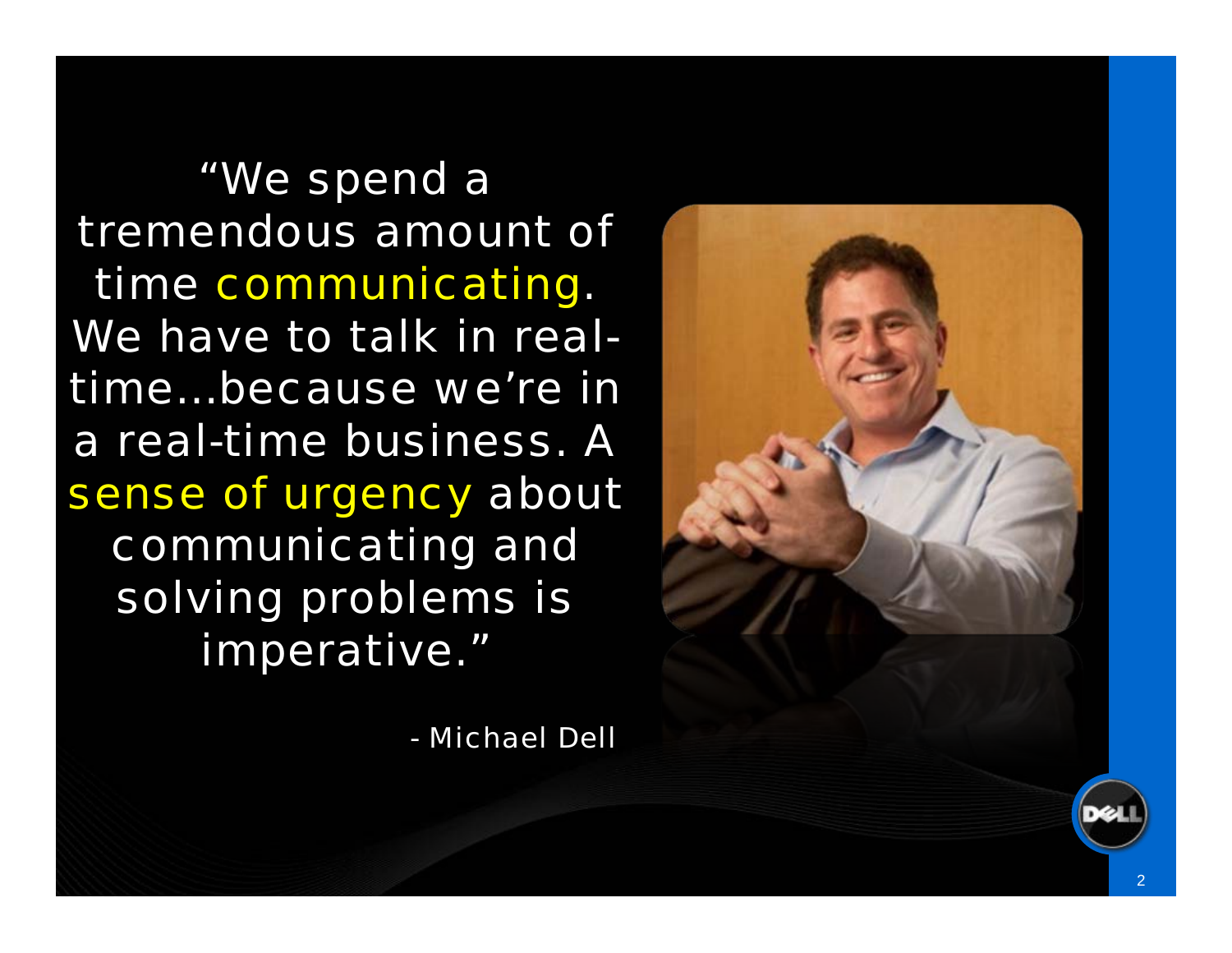### *DELL WAS AN EARLY ADOPTER AND INNOVATOR IN ONLINE COMMUNITY SPACE*

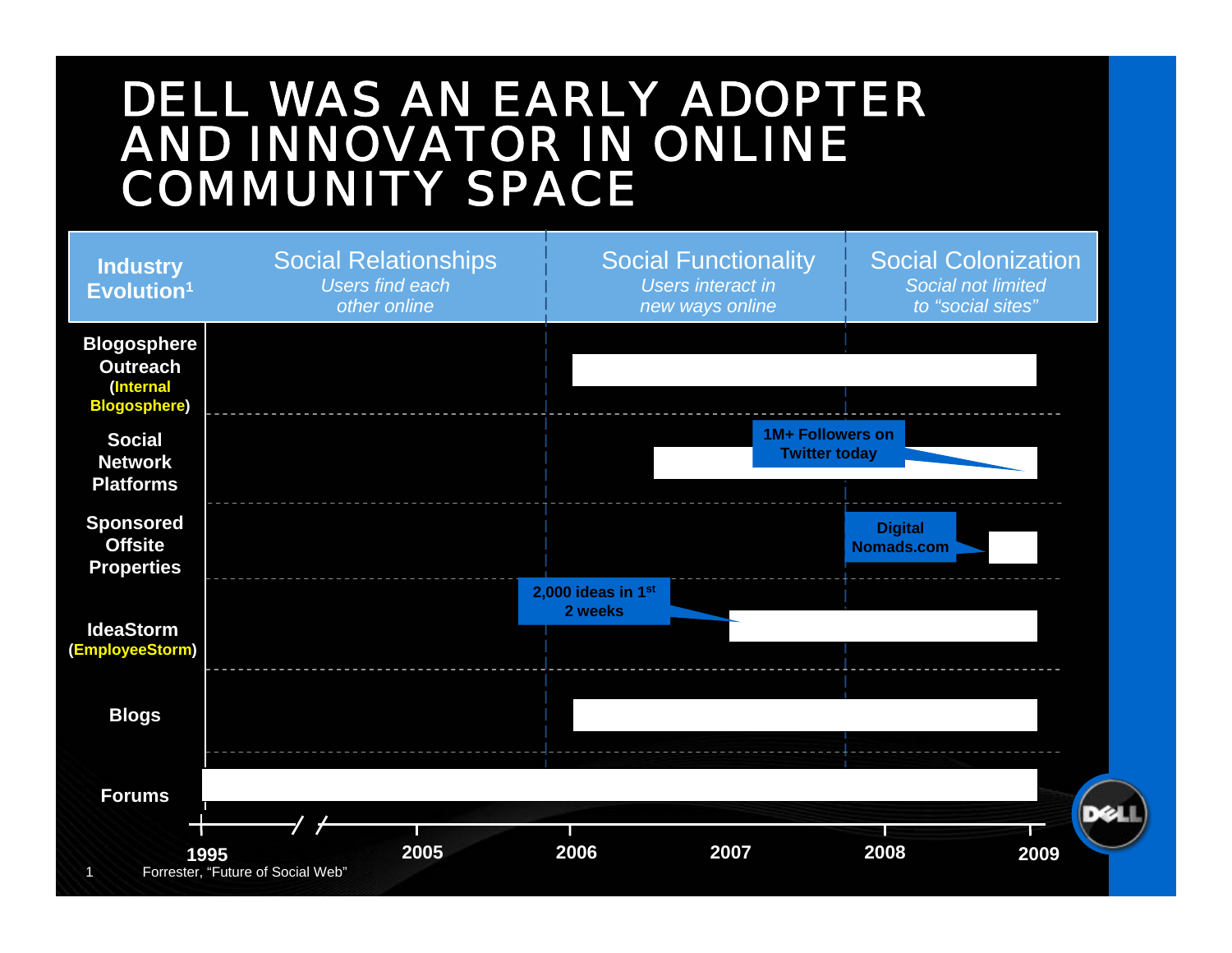

*"A company this size is not going to be about a couple of people coming up with ideas. It's going to be about millions of people and harnessing the power of those ideas."*

*- Michael Dell*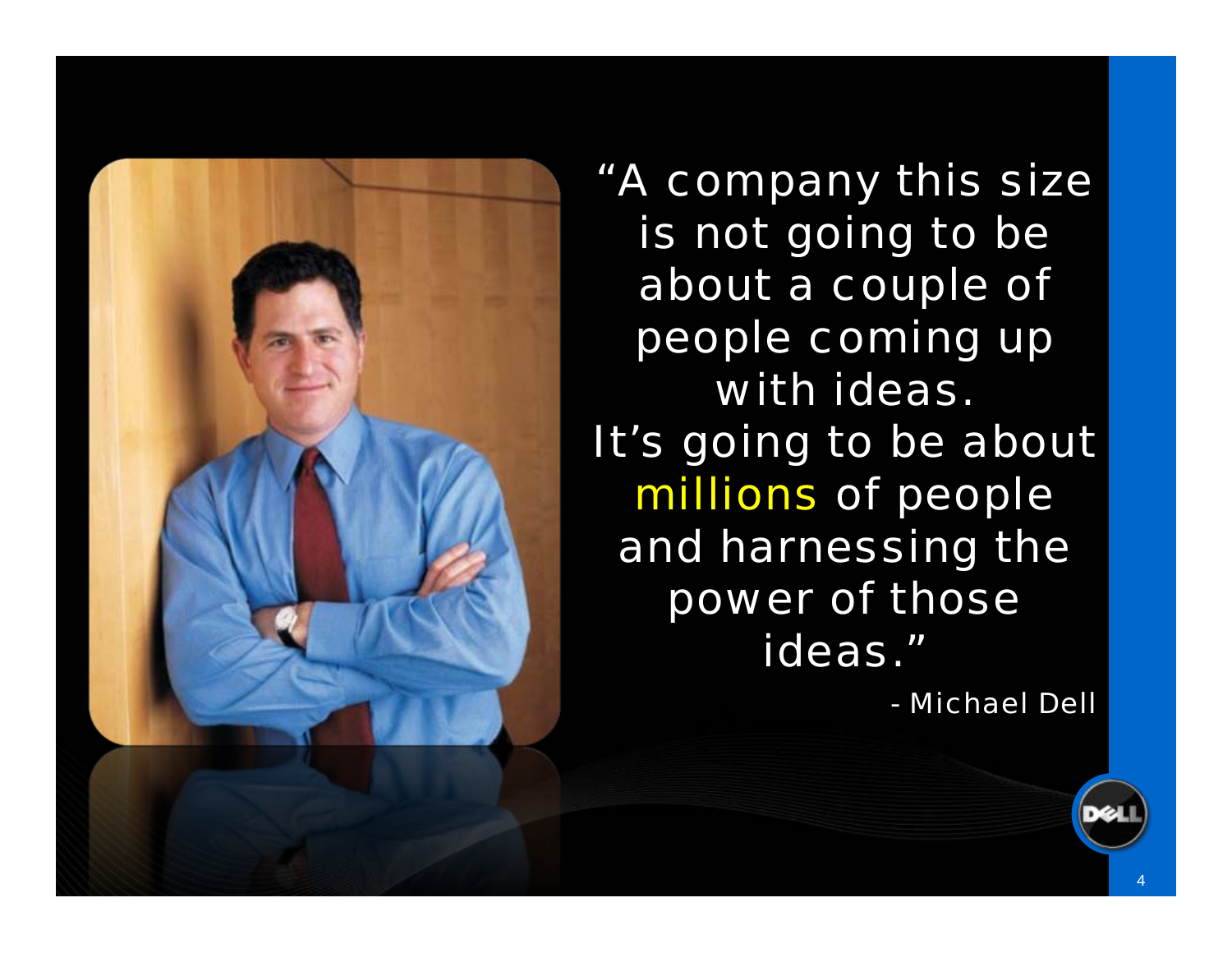# *MANAGING OUR IDEA GENERATION SITES*

#### **IDEASTORM**

- $\bullet$  Public POSTS ideas for Dell products and services
- Community COMMENTS or VOTES on ideas (+10 points for each promote and -10 points for each demote)
- Popular ideas float to the top via the wisdom of the crowds
- Dell responds with Ideas in Action (on Direct2Dell)

### **EMPLOYEESTORM**

- $\bullet$  Employees POST ideas for employee-specific items (HR, Facilities, Cafeteria) and/or customer-specific items (Sales, Marketing, Products)
- Employees COMMENT or VOTE on ideas (+10 points for each promote and -10 points for each demote)
- $\bullet$  Popular ideas float to the top via the employee opinions
- Dell responds with Ideas in Action (on One Dell Way)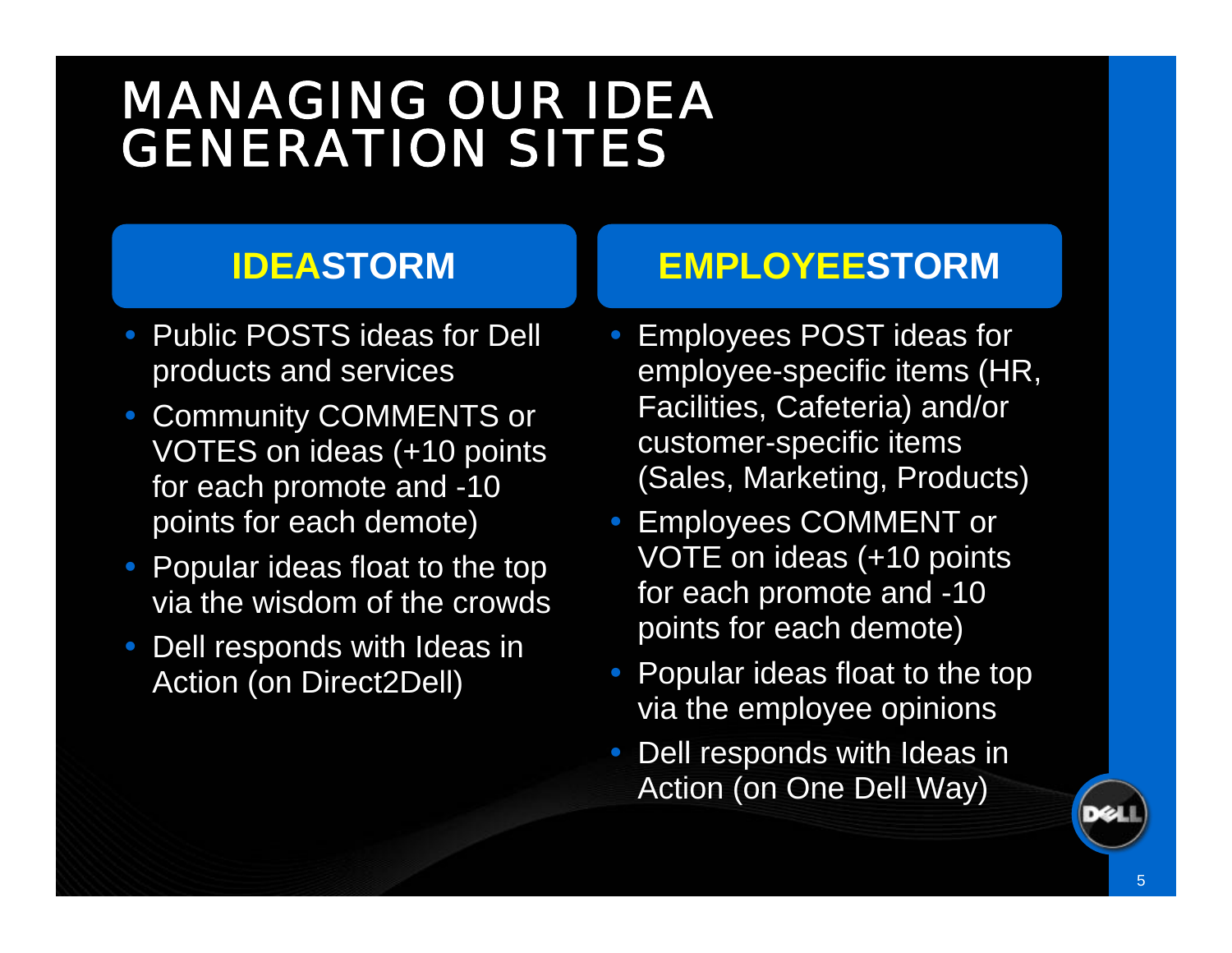### *IDEASTORM LAUNCHED FEBRUARY 2007*

#### *OBJECTIVE:*

*Encourage ideas, feedback, input and dialogue from customers* 

#### *RESULTS:*

- 12,000+ ideas generated by the community
- ~700,000 promotions of ideas
- $-\overline{87,000+}$  comments
- $-$  ~400 ideas Implemented by Dell



**IDEASTORM**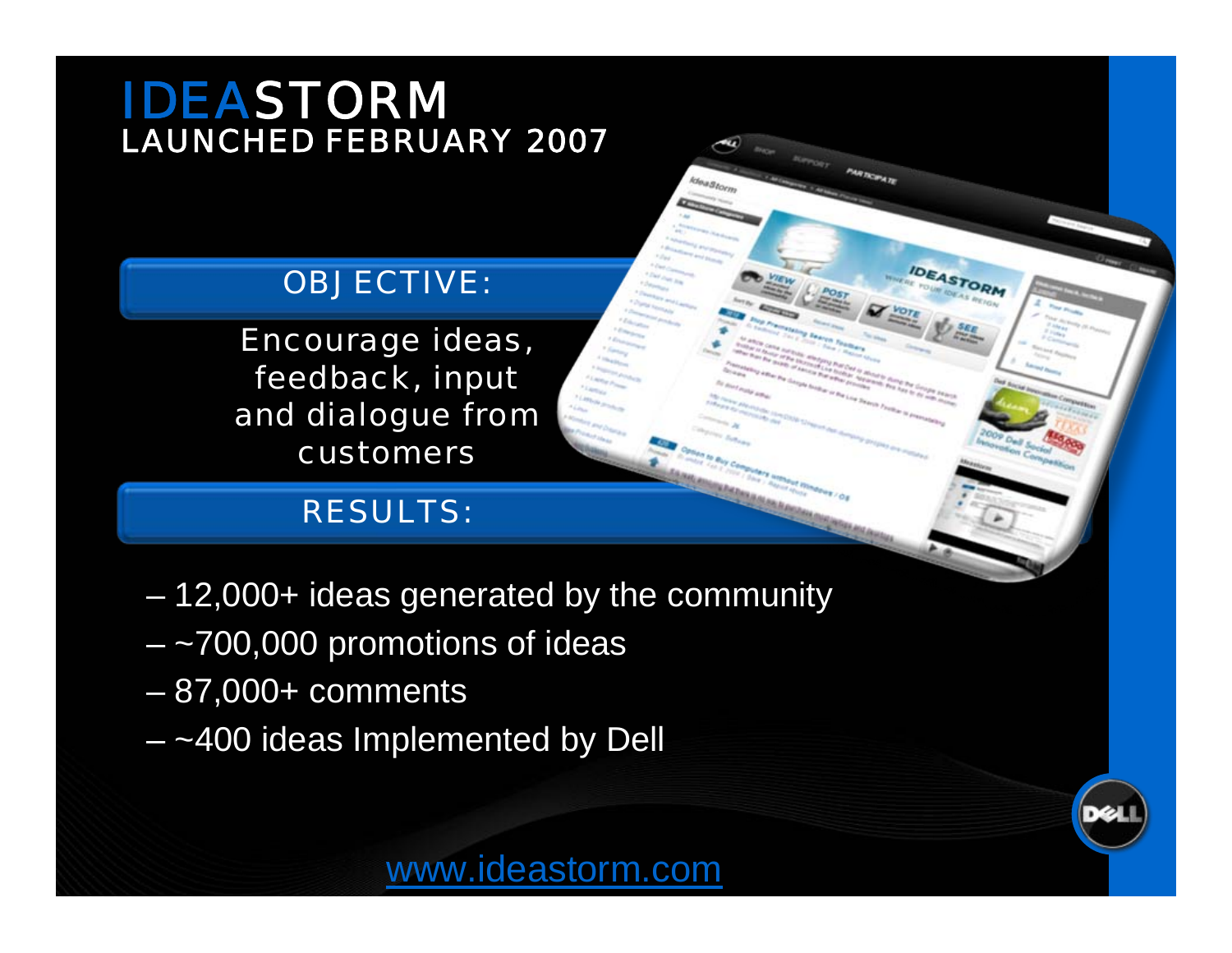### *EMPLOYEESTORM LAUNCHED JUNE 2007*

#### *OBJECTIVE:*

*Encourage ideas, feedback, input and dialogue from employees* 

#### *RESULTS:*

- 5,000+ ideas generated by employees
- 272,000+ votes on ideas
- $-$  ~25,000 comments
- 200+ ideas implemented by Dell

**INSER ORLE | MY HOWE | DELL BLOOK | CONPORATE DIRECTORY | DELL C** 

WHERE OUR IDEAS REIGN

Although I don't really see the personal cost benefit to having step -<br>Person in our Irelands and the personal could benefit to having stay<br>Hencouty infants should be

**lick here NOW** 

by this Engineer Commonly has

**Cremau Araliano** 

Promotes 2011 127 Brews

of Gregorian co. **Fasting Office** 

Contest Moderator

**Gloris Olived** Consey Juan **Inglession** 

- Provide and prescription plan, I really don't believe free chains.<br>Hopecally infants shared be subjected for this process. If is have

message by premis should be subjected to bus process. If is hard message by provincial and the problem.

month and pyrobadic and distinguishes a child that down it is hard.<br>That's less by to presidence a moderation that was associated agency.<br>Hitler law carried plan: the cracket of that was work hit theory

means was by the presidentie in medication that will work for them.<br>With the carried plan, the children's continents of the them. HOSPRI) is at the plant, the childrance company-phasmacy (sin)<br>Penalty, the disclarer's limit for prescriptions. With this step

Periodic, the different linear for prescriptions. With the Herpers.<br>Periodic, the distinct and balancary harded for strandical department.<br>Reif belows will work as afformance are the strenglications then

mentication Adon musical attachants as Busi-India chause of the<br>mentication Adon Bes music or generate state hand chause of<br>mentications and

of the coupe and the couplet of growl and safety form of the control of the control of the control of the control of the control of the control of the control of the control of the control of the control of the control of the policetual in the affait expector. Beard an adult, I createy is<br>often hand are made that display may do for the Our chaighes became<br>often hand are made more pelishers do the Our chaighes to the

The Control of Control and Internals forced to use membrances<br>The Control and anything the affectively as Ther initial (Notice of

other hand are meant the drugs may do to the Our children temps<br>other hand are mech more intolerant to charged or medication.

Please understand that the reason I write the is because I am<br>feeling personally impacted by your theory and

r<br>Telegy personally implected by valuated write this is because I am<br>Biograph : She has been to multiple persony for my 4 movim (ap)<br>MEAR woones:

own at reconsinent the same display has personnel and specialis<br>the lo sing therapic unless I pay outlight for the prophetic historical<br>line 2 different gimens chugs, and prove that they also must<br>will a she can use as the

ver a step through, unless I Day outletted femalisms. However, the above the first change of the control of the control of the control of the control of the control of the control of the control of the control of the contr

The children persons shaps and prove that this child she is<br>the site can use the drugs of chains the interior door large<br>theirs showing watching her interfaces by my doctors. This

There we can use the drugs of choice by my firey does used<br>There provide watching her react poorly to revolution: This<br>Hitles At that point it would be covered. Also<br>Withinking in cost it would be covered. Also

The Chandistres or chapture can solved theme. Also want to point on<br>To have if they are effective. Appl he accelerates and of hi a wood or in<br>Chandist firsts are effective. Appl he accelerates investigation when the

The means of the point of the control of the state of the discussions of the means of the state of the state of the first control of the first control of the first control of the first control of the first control of the f

**That made that point it would be climbed. Also made allows for<br>That made on it children can sometimes Altit want to point out**<br>To love if they are effective. Add so sometimes take up to a would or her<br>Callista front one b

internal personally implacted by video thereins this is bactalous Lam<br>Gaughtey She has been to mudicity bending by my 4 month (a)<br>hat all second was been to mudicity probabilities and specialists<br>be his sino thereinf the L Here all recontributed the campaigner productions and<br>that all recontributed the Lamer mug for her betrainers and<br>the hir step therapy, unaven I may be her betrainers.

The plan is profit much more edilment to charges in

Age Associations on Jose Therapy Pressurgations

Det.)

**EmployeeStorn CENTER** 

**Maximum** 

- 80

٠

٠

**MORAL BANK** 

**Philadelphia** Del Democr **Inferior Advised Consumering Calvings James Continued passions** 

**Giftsher Shakesan STATIST SERVICE** 

**Det Deart Street and Koat** 

**February** 

**Patient Pat Inc.** 

**Districtly Fernand** 

**Engineer Discovers** 

**Employer Hind Grands** 

rand distinguish

Enterprise institutional

**WA Carriera and** 

**Increasure** 

**Inf** Janeta and Far

**Pontiaco and Safety** 

Simp

 $m$ . False

**All Today** 

**Christian** 

**Richard Force** 

**Interactionarie** 

**Distance Blues** 

**Call Research** 

**Dettor**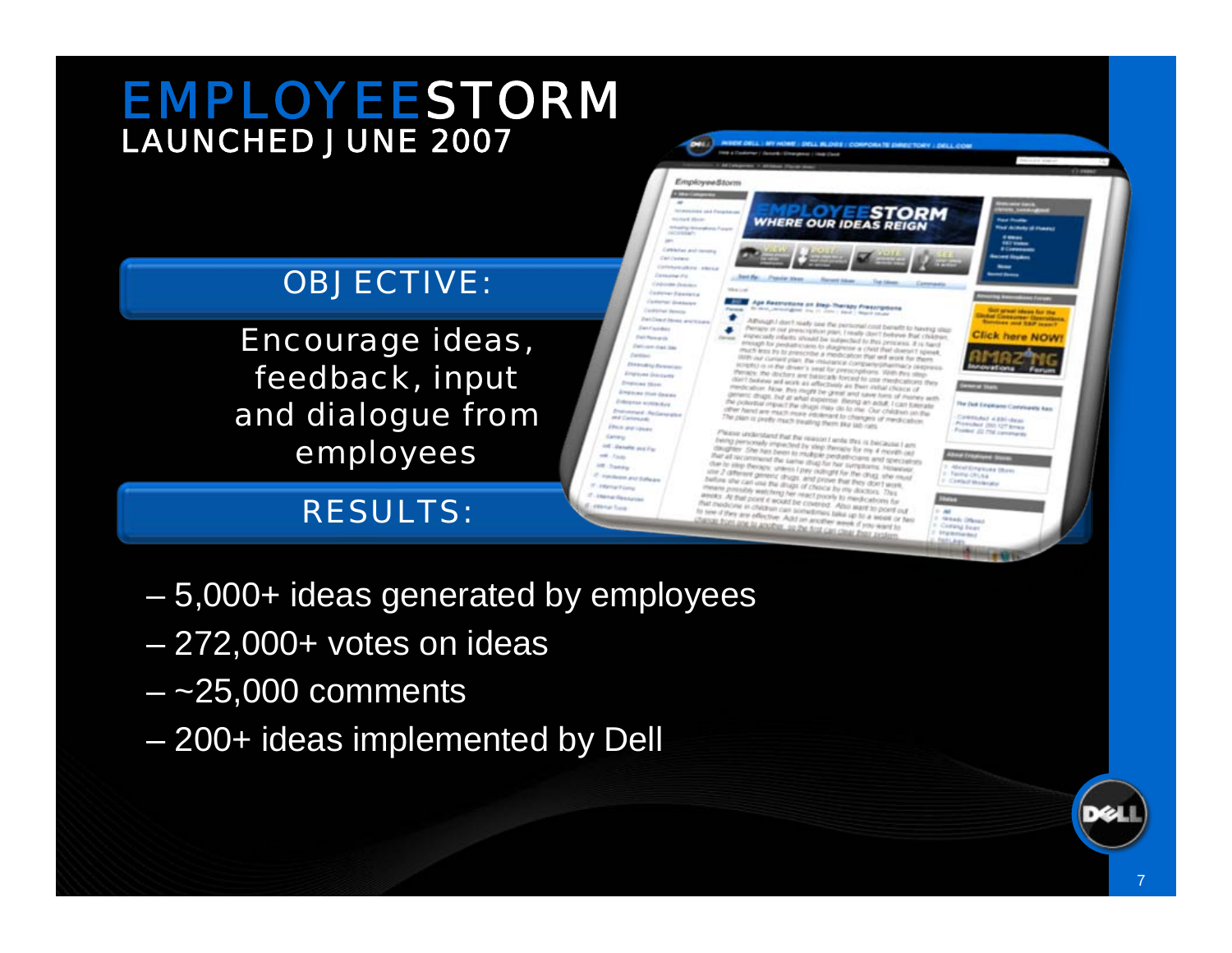# *CASE STUDY – LATITUDE (AUG. 2008 )*



*eSATA PORT* 

LETS USERS CONNECT EXTERNAL HARD DRIVES AT FAST SPEEDS *BACKLIT KEYBOARD*

FOR WORKING IN THE DARK

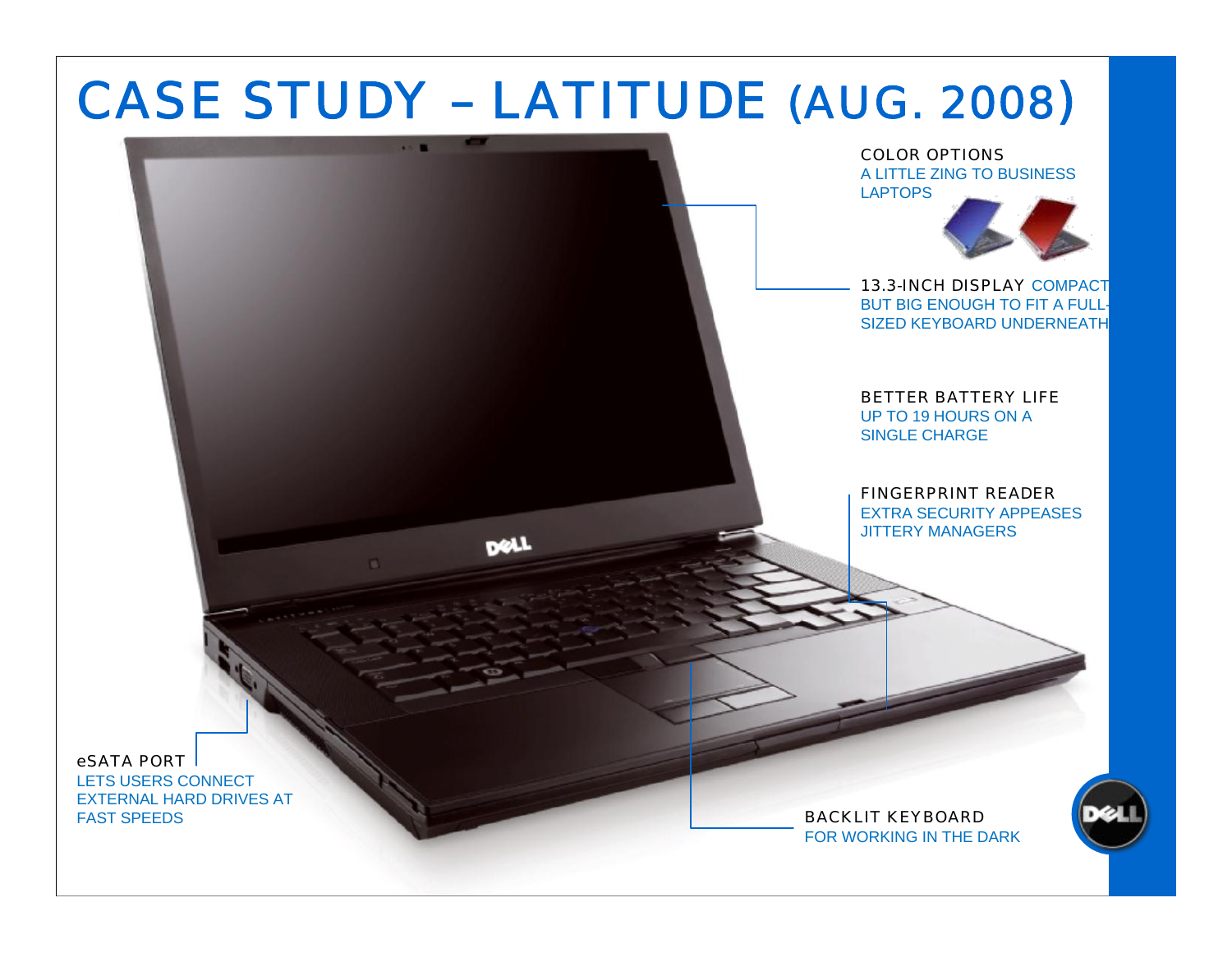# *REGULAR FOLLOW-UP INTERNALLY AND EXTERNALLY*

| <b>ONE DELL WAY</b><br><b>CONVERSATION IS A TWO-WAY STREET</b>                                                                                                                                                                                                                                                                                                                                                                                                                                                                                                                                                                                                                                                                                                                                                                                                                                                                                                                                                                                                                                                                                                                                                                                                                                                                                                                                                                                                                                                                                                                                                                                                                               | SHOP                                                                                                                                                                                                                                                                                                                                                                                                                                                                              | <b>SUPPORT</b>                                                                                                         | <b>PARTICIPATE</b>                                                                                                                                                                                                                                                                                                                                                                                                                                                                                                  |                                                                                                                                                                                                                                                                                                                |
|----------------------------------------------------------------------------------------------------------------------------------------------------------------------------------------------------------------------------------------------------------------------------------------------------------------------------------------------------------------------------------------------------------------------------------------------------------------------------------------------------------------------------------------------------------------------------------------------------------------------------------------------------------------------------------------------------------------------------------------------------------------------------------------------------------------------------------------------------------------------------------------------------------------------------------------------------------------------------------------------------------------------------------------------------------------------------------------------------------------------------------------------------------------------------------------------------------------------------------------------------------------------------------------------------------------------------------------------------------------------------------------------------------------------------------------------------------------------------------------------------------------------------------------------------------------------------------------------------------------------------------------------------------------------------------------------|-----------------------------------------------------------------------------------------------------------------------------------------------------------------------------------------------------------------------------------------------------------------------------------------------------------------------------------------------------------------------------------------------------------------------------------------------------------------------------------|------------------------------------------------------------------------------------------------------------------------|---------------------------------------------------------------------------------------------------------------------------------------------------------------------------------------------------------------------------------------------------------------------------------------------------------------------------------------------------------------------------------------------------------------------------------------------------------------------------------------------------------------------|----------------------------------------------------------------------------------------------------------------------------------------------------------------------------------------------------------------------------------------------------------------------------------------------------------------|
| <b>Large Enterprise</b><br><b>SMB</b><br>Consumer<br><b>Public</b>                                                                                                                                                                                                                                                                                                                                                                                                                                                                                                                                                                                                                                                                                                                                                                                                                                                                                                                                                                                                                                                                                                                                                                                                                                                                                                                                                                                                                                                                                                                                                                                                                           |                                                                                                                                                                                                                                                                                                                                                                                                                                                                                   |                                                                                                                        |                                                                                                                                                                                                                                                                                                                                                                                                                                                                                                                     | Call Community Call of Dail                                                                                                                                                                                                                                                                                    |
| lune » One Dell Way » A New Employee Storm, And an Ideas in Action Update                                                                                                                                                                                                                                                                                                                                                                                                                                                                                                                                                                                                                                                                                                                                                                                                                                                                                                                                                                                                                                                                                                                                                                                                                                                                                                                                                                                                                                                                                                                                                                                                                    |                                                                                                                                                                                                                                                                                                                                                                                                                                                                                   |                                                                                                                        |                                                                                                                                                                                                                                                                                                                                                                                                                                                                                                                     | 日 most 日 StARE                                                                                                                                                                                                                                                                                                 |
| Taking somes a bestema um ono antisulare to Delle <u>Dispat Palex an Emeterne Dimina e</u> and he <u>Coste of Carisbut</u>                                                                                                                                                                                                                                                                                                                                                                                                                                                                                                                                                                                                                                                                                                                                                                                                                                                                                                                                                                                                                                                                                                                                                                                                                                                                                                                                                                                                                                                                                                                                                                   |                                                                                                                                                                                                                                                                                                                                                                                                                                                                                   | Dell core > Contractity > Blogs > ideas is Action > idealition Recap - 6/5/2009                                        |                                                                                                                                                                                                                                                                                                                                                                                                                                                                                                                     |                                                                                                                                                                                                                                                                                                                |
| A New EmployeeStorm, And an Ideas in Action Update<br>02.23.09                                                                                                                                                                                                                                                                                                                                                                                                                                                                                                                                                                                                                                                                                                                                                                                                                                                                                                                                                                                                                                                                                                                                                                                                                                                                                                                                                                                                                                                                                                                                                                                                                               | Ideas In Action                                                                                                                                                                                                                                                                                                                                                                                                                                                                   |                                                                                                                        |                                                                                                                                                                                                                                                                                                                                                                                                                                                                                                                     |                                                                                                                                                                                                                                                                                                                |
| by Christa Semko, EmployeeGlorm Manager                                                                                                                                                                                                                                                                                                                                                                                                                                                                                                                                                                                                                                                                                                                                                                                                                                                                                                                                                                                                                                                                                                                                                                                                                                                                                                                                                                                                                                                                                                                                                                                                                                                      | iii cow<br>+ Contentently Home                                                                                                                                                                                                                                                                                                                                                                                                                                                    |                                                                                                                        |                                                                                                                                                                                                                                                                                                                                                                                                                                                                                                                     |                                                                                                                                                                                                                                                                                                                |
|                                                                                                                                                                                                                                                                                                                                                                                                                                                                                                                                                                                                                                                                                                                                                                                                                                                                                                                                                                                                                                                                                                                                                                                                                                                                                                                                                                                                                                                                                                                                                                                                                                                                                              | <b>Your do</b><br>* Blogs<br><b>Mark</b>                                                                                                                                                                                                                                                                                                                                                                                                                                          | <b>Signal</b>                                                                                                          |                                                                                                                                                                                                                                                                                                                                                                                                                                                                                                                     |                                                                                                                                                                                                                                                                                                                |
| Well, it's have the <u>taunch</u> of the new <u>Constructed from</u> Unite.<br><b>EESTORM</b><br>this is a new site law) was successfull I encourage all of you<br>WHERE OUR IDEAS REIGN<br>to take a few moments to go pixit an idea, vole or comment.<br>within the new and improved EmployeeDown. Please roter<br>that since Firefox does not support integrated sendous<br>authentication (single tops on) by default, we are going to engage the desktop team for assistance and will let<br>you limour when a resolution to reached.<br>Since many of the arthurcaments from this teamth put your ideas into action, I thought it was appropriate to<br>where an update on some of our most recent aboas in action. Chieds out the bit below of what's been put into<br>place since my spilate in January. And, don't forget, that you'll result to already have EmployeeDom rewn.<br>before clicking descity on any of the idea links below<br>· Elational Pick Husine, & Salvan G. Harnes VW flin paut on the Girlial Conjustier Mitwork to News<br>more about Dall's latest philamhistaic partnership. Promise Pink, Silvas pubmitted by Mike Grant and<br>Chris Hubbl<br>. Cherhead Projectors - Install Timers This idea is partially implemented - at least in Round Rack, the<br>averhead projection rose have the timer function enabled. (klea submitted by Darryl Harount)<br>. Employee Storm - Time to update: This idea (really has two distinct thoughts) is being marked partially<br>implemented as the functionality for being able to see ideas by their status tab has been implemented<br>as part of this EmployeeDoem enhancement. (Idea submitted by Mike Grant) | · Crectified<br><b>III DELL</b><br>. Del Channel Blog<br><b>Cras</b><br>. Del Shares<br><b>COM</b><br><b>Ideas In Action</b><br>· Inside Enterprise IT<br><b>CEN</b><br>· Small Business<br><b>COM</b><br>· Education Blog<br><b>DOM</b><br>* Del TechCenter<br>COV<br>GD4<br>* Bing by Language<br><b>COV</b><br>· DelenDrinks<br><b>COM</b><br><b>COM</b><br>+ DeElects<br>$-$ <i>Kingda</i><br>$= c \kappa$ 1<br>$+ 726$<br>194<br>(94)<br>* Categories<br><b>Child</b><br>164 | TAX III BY JUNE HARASHUM.<br>DELL-VABA K<br>Austin, TX<br>8000/2023 existent.<br>Printing 77<br>Points: 1205<br>Bronze | IdeaStorm Recap - 6/5/2009<br>08.2-tal. 09:33.466<br>hare. Thanks for all these ideas that were incorporated into this product.<br>. Studio 14 lastice<br>. Sky Limfing Products Based On Location<br>. Offer a smaller Dell Studio Lastian<br>· listebooks<br>of your ideas around our Alleneare products.<br>. Del Preferred Account to Purchase Alennane Products<br>Chier Complete Cover on Allemages Products<br>· Williams<br>. Vote for Dera Designs (befor that Apple) Now that Dell has acquired Allenware | I have 2 primary updates this week. The first is the Studio 142 laptop that you can learn more about<br>And hopefully you have heard about the launch of Alienviare M17x laptop. I was able to view these<br>at work the other day, and while I am not a gamer, these computers were very coolf. Here are some |
| . Employee Storm - Time to proprior / New Searchabile, Feature This is almind the same as the above.<br>But focuses safely on the ability to see ideas by their status tab, so it has been marked implemented.<br>[Mean submitted by Mike Grant and Parnela Duina]<br>· Charge Your is 'Our' We're at a part of Dall. What a simple ask, yet took us to get to a better<br>hechmilagy platform to make this happen. The banker for EmployeeStorm now made "Ithere Out ideas:<br>Fleigh' rather than 'Where Your Mean Ealge." John submitted by Natalie David]<br>. Better sorting retirers for the Storm and Sort the ideas beaut on the points appeal. VAIN the addition of                                                                                                                                                                                                                                                                                                                                                                                                                                                                                                                                                                                                                                                                                                                                                                                                                                                                                                                                                                                                                 | <b>IdeaDiterm</b><br>(Bd<br>Anti<br>Social Media<br>Artes<br>AP1<br>View Shad (SM)<br><b>Cest</b>                                                                                                                                                                                                                                                                                                                                                                                 |                                                                                                                        | . Add Alamagos Products to EPP Site<br>. Marge Allerware & Dell<br>ideas around our last one for input on Netbooks, so we look foreard to your ideas on this one.<br>Check it out later today!<br>Tags: Idea/Nom                                                                                                                                                                                                                                                                                                    | And today we will be adding a new Lightning Rod asking for more of your input. Vila get a lot of                                                                                                                                                                                                               |
| a "Top bleas" view, you can tody see the ideas with the highest total vite count different than what the<br>system's befind the ecenes algorithm (by saying that ten firms fast) has determined is currently<br>"popular." Bliess submitted by John Douglas and Amala Suman)                                                                                                                                                                                                                                                                                                                                                                                                                                                                                                                                                                                                                                                                                                                                                                                                                                                                                                                                                                                                                                                                                                                                                                                                                                                                                                                                                                                                                 | <b>Carpic</b><br>CTO EPA<br>Castlemer Department (1993)                                                                                                                                                                                                                                                                                                                                                                                                                           |                                                                                                                        | You must Light to comment   Det ide us   Dog   Realit                                                                                                                                                                                                                                                                                                                                                                                                                                                               |                                                                                                                                                                                                                                                                                                                |
| Instrumented on Emotions Storm. For marking this as carbally implemented as the new profile setup.<br>property for producting mother are scenarily are not because columnating we are now beingst supply                                                                                                                                                                                                                                                                                                                                                                                                                                                                                                                                                                                                                                                                                                                                                                                                                                                                                                                                                                                                                                                                                                                                                                                                                                                                                                                                                                                                                                                                                     | Cal Feature Services OFT                                                                                                                                                                                                                                                                                                                                                                                                                                                          |                                                                                                                        | Los come i silve pe coussing. Il partitione il public il unitare il                                                                                                                                                                                                                                                                                                                                                                                                                                                 |                                                                                                                                                                                                                                                                                                                |
| Submer records and college and the present or energy process. Search<br>Factory is provided to a structure that you are flucture for suggesting statement and purpose is unrained                                                                                                                                                                                                                                                                                                                                                                                                                                                                                                                                                                                                                                                                                                                                                                                                                                                                                                                                                                                                                                                                                                                                                                                                                                                                                                                                                                                                                                                                                                            |                                                                                                                                                                                                                                                                                                                                                                                                                                                                                   |                                                                                                                        |                                                                                                                                                                                                                                                                                                                                                                                                                                                                                                                     |                                                                                                                                                                                                                                                                                                                |
| and that the cost new part same way can officers your contributed transier com work but                                                                                                                                                                                                                                                                                                                                                                                                                                                                                                                                                                                                                                                                                                                                                                                                                                                                                                                                                                                                                                                                                                                                                                                                                                                                                                                                                                                                                                                                                                                                                                                                      |                                                                                                                                                                                                                                                                                                                                                                                                                                                                                   |                                                                                                                        | THE MANUFACTURE AND COLUMN TWO VEHICLE IN 1979 TO THE REAL PROPERTY.                                                                                                                                                                                                                                                                                                                                                                                                                                                |                                                                                                                                                                                                                                                                                                                |
| Formula are gone contact more comp com current interest in gone because a compare compare regul                                                                                                                                                                                                                                                                                                                                                                                                                                                                                                                                                                                                                                                                                                                                                                                                                                                                                                                                                                                                                                                                                                                                                                                                                                                                                                                                                                                                                                                                                                                                                                                              |                                                                                                                                                                                                                                                                                                                                                                                                                                                                                   |                                                                                                                        |                                                                                                                                                                                                                                                                                                                                                                                                                                                                                                                     |                                                                                                                                                                                                                                                                                                                |
|                                                                                                                                                                                                                                                                                                                                                                                                                                                                                                                                                                                                                                                                                                                                                                                                                                                                                                                                                                                                                                                                                                                                                                                                                                                                                                                                                                                                                                                                                                                                                                                                                                                                                              |                                                                                                                                                                                                                                                                                                                                                                                                                                                                                   |                                                                                                                        |                                                                                                                                                                                                                                                                                                                                                                                                                                                                                                                     |                                                                                                                                                                                                                                                                                                                |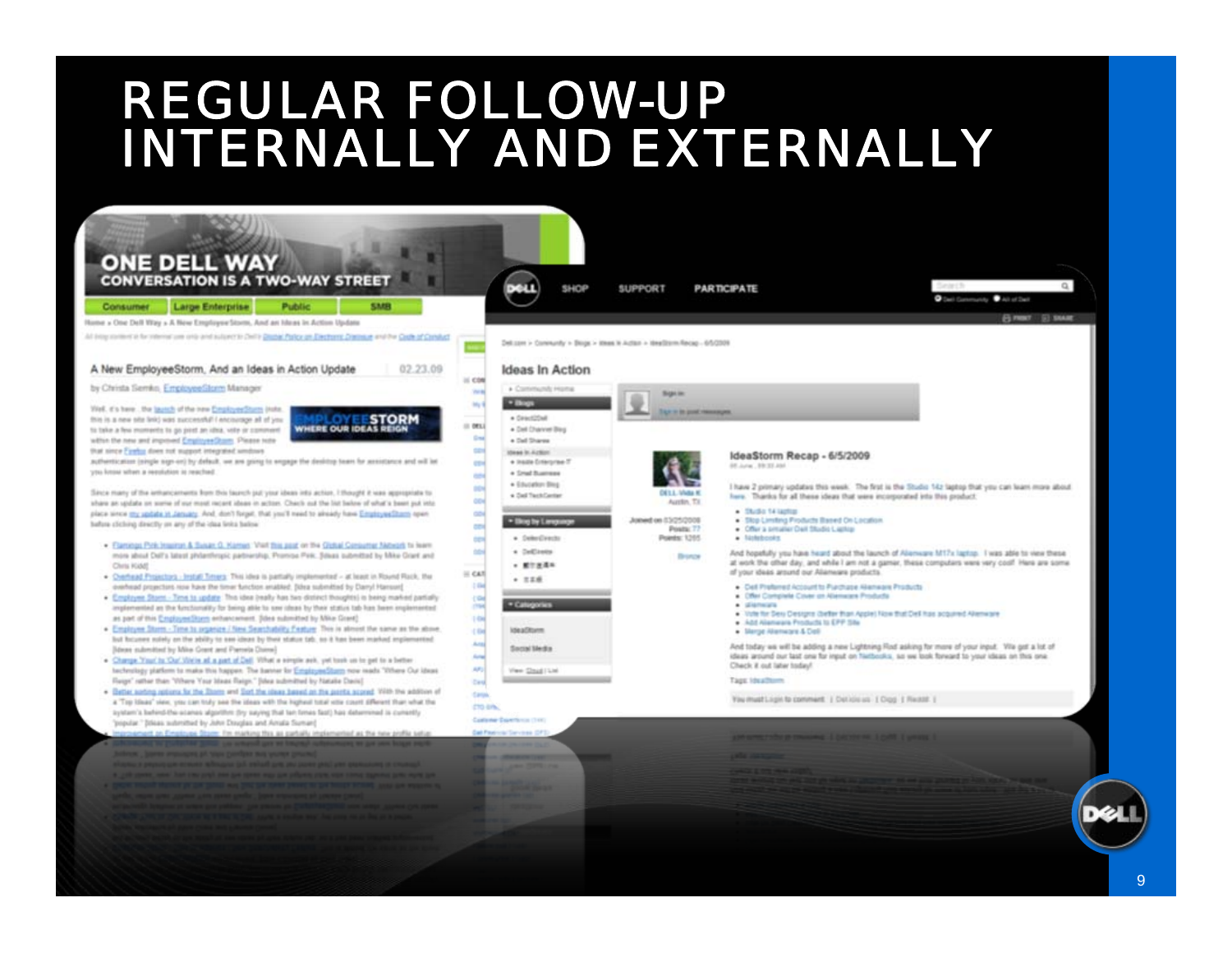# *KEY LESSONS ALONG OUR JOURNEY*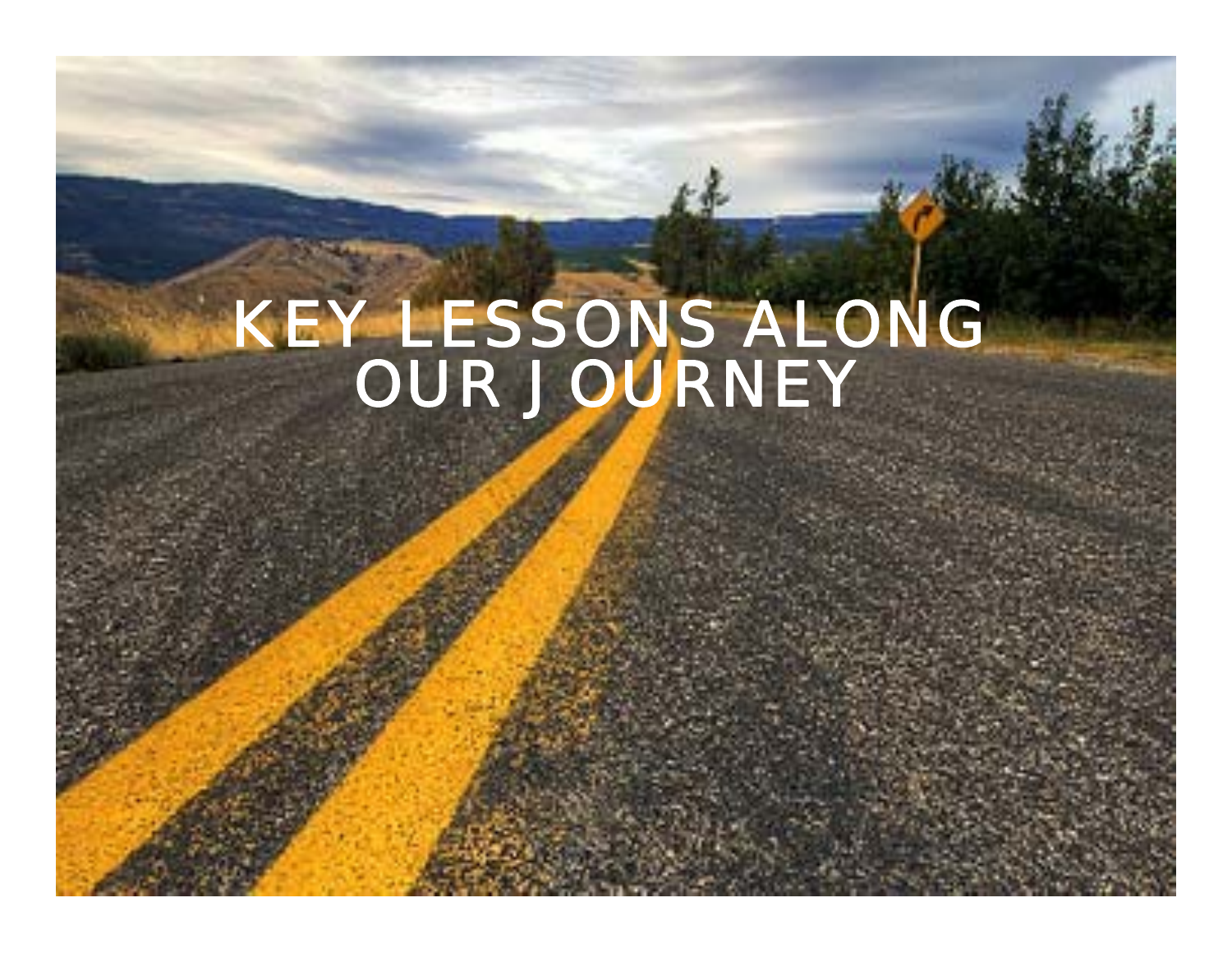# *#1 - BE PREPARED FOR THE INITIAL SPIKE OF IDEAS*



- $\bullet$ IdeaStorm received 2,000 ideas in first 2 weeks
- $\bullet$ Community expects immediate response/engagement

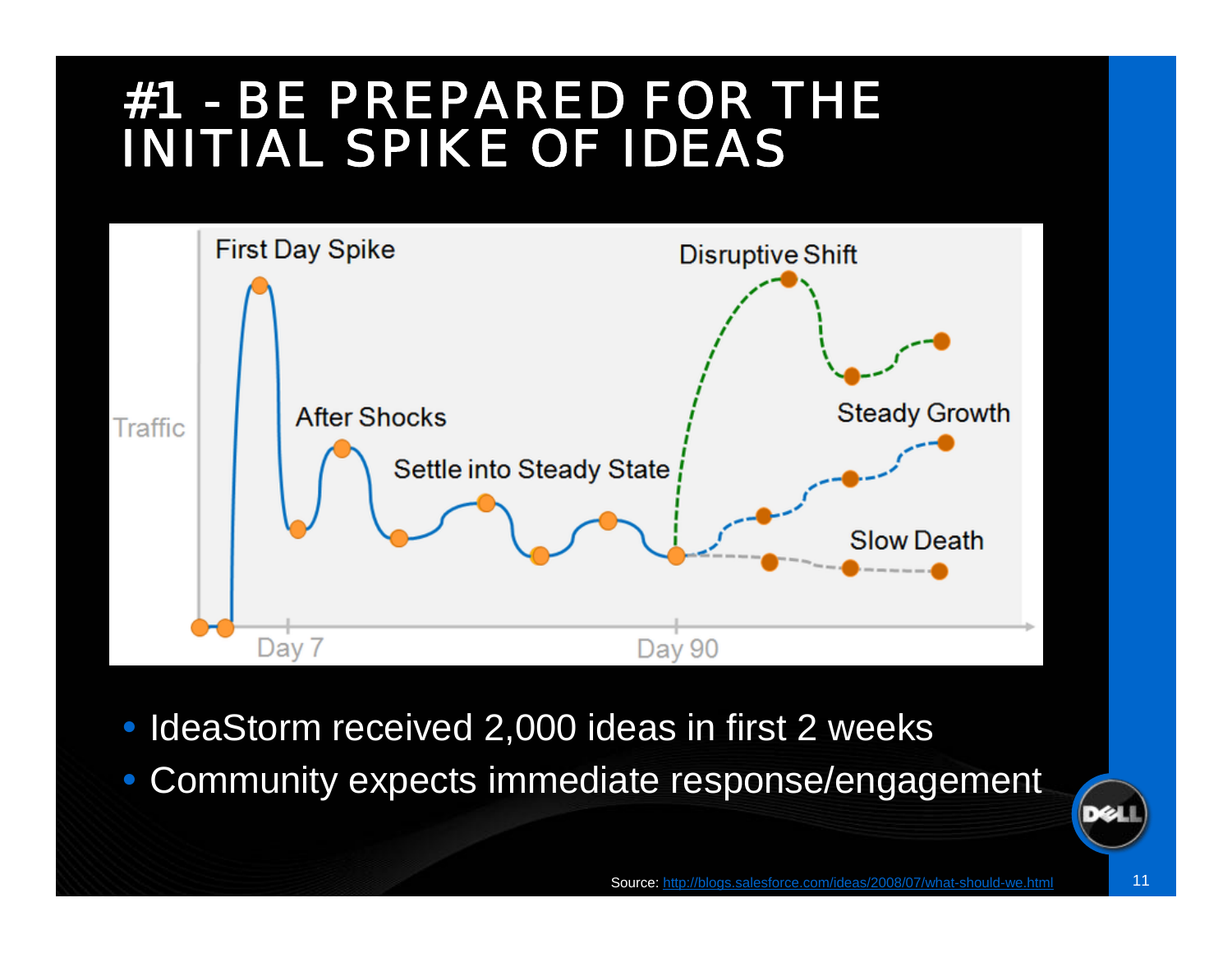# *#2 – EXPECT AND ACCEPT NEGATIVE COMMENTS*

- Transparency is the key to success.
- Admit your mistakes take ownership.
- Community expectations on feedback will always be high. Better to communicate "you don't know" or "are reviewing" than nothing at all.
	- Remember, social media is about two-way dialogue and the company and leaders' voice is critical to that dialogue
	- Caveat must walk to the fine line between transparency and corporate sensitive information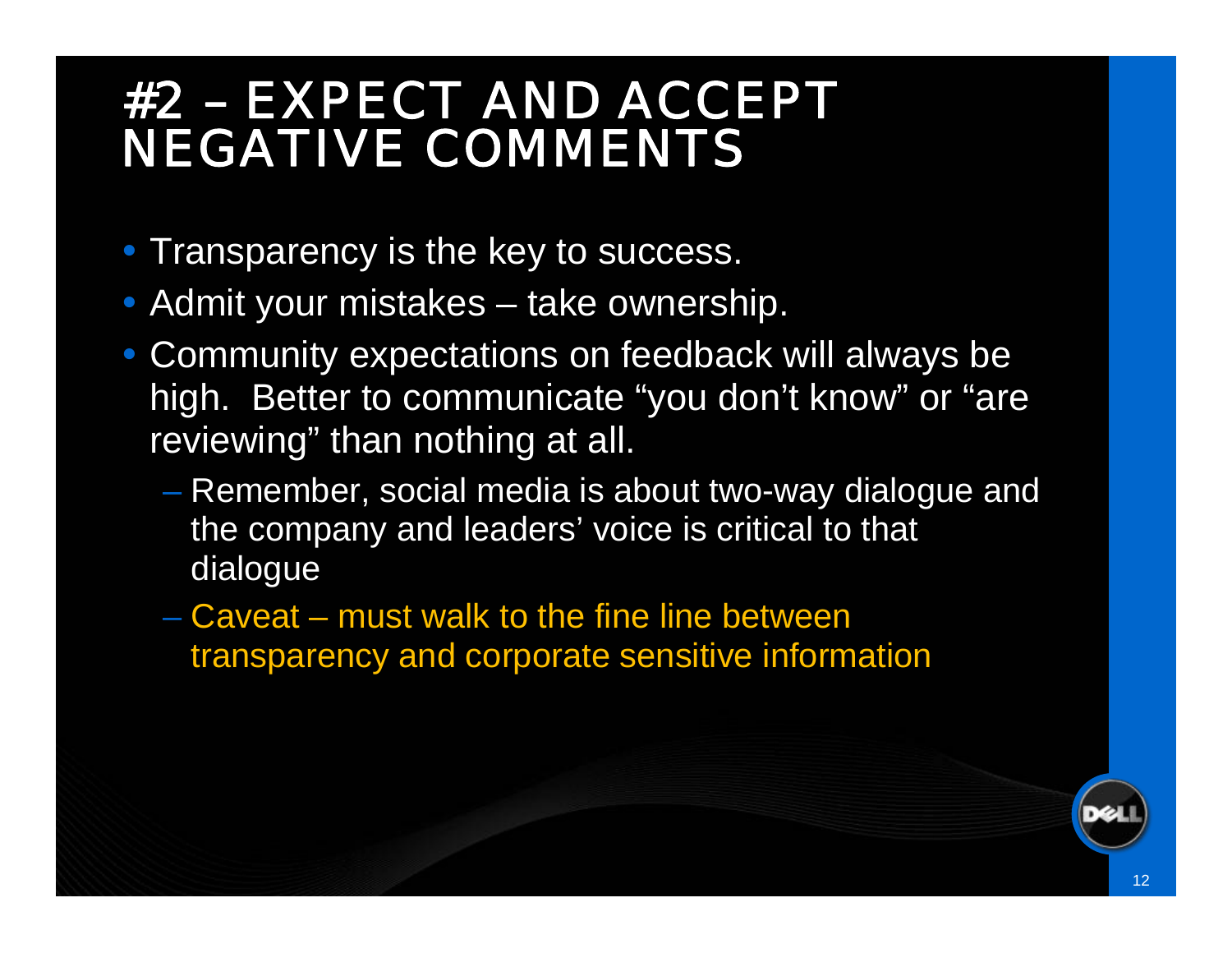# *#3 – INTERNAL INPUT IS AS CRITICAL AS EXTERNAL INPUT*

- Don't leave employees out of the mix
	- Lesson learned may be better to start efforts with employees FIRST
- Dell has a mirrored social media environment internally and externally
- $\bullet$  Responding to employees concerns and comments is critical to encourage continued participation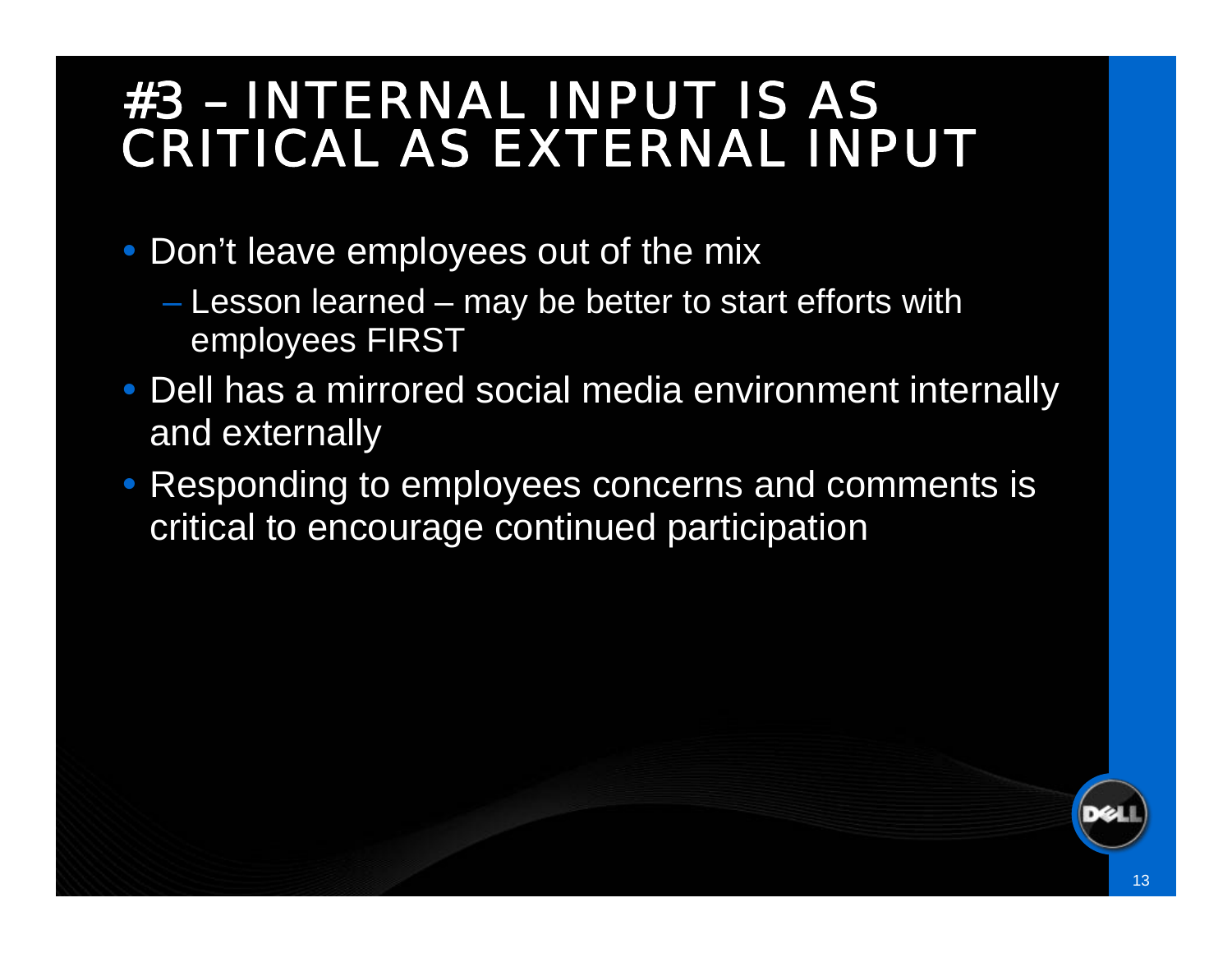## *#4 – HIRE THE RIGHT PEOPLE TO REPRESENT YOUR COMPANY ONLINE*

#### • Passion

- People who are truly passionate about social media live it inside and outside of work.
- People who your community would accept and see as one of their own.

#### • Online Experience/Personality

- You can not judge a good online personality from an in-person interview. If you can find them online, READ. Someone might be great online and awkward in person.
- People who aren't afraid of being in the public (picture, name, etc).

#### Communication Skills

- Need to be able to walk away. Personality should not be that of a need to win every argument or have the last word.
- People who are talkative and can build relationships with strangers.
- Ability to balance the relationship/customer aspect with planned messaging and other communication goals.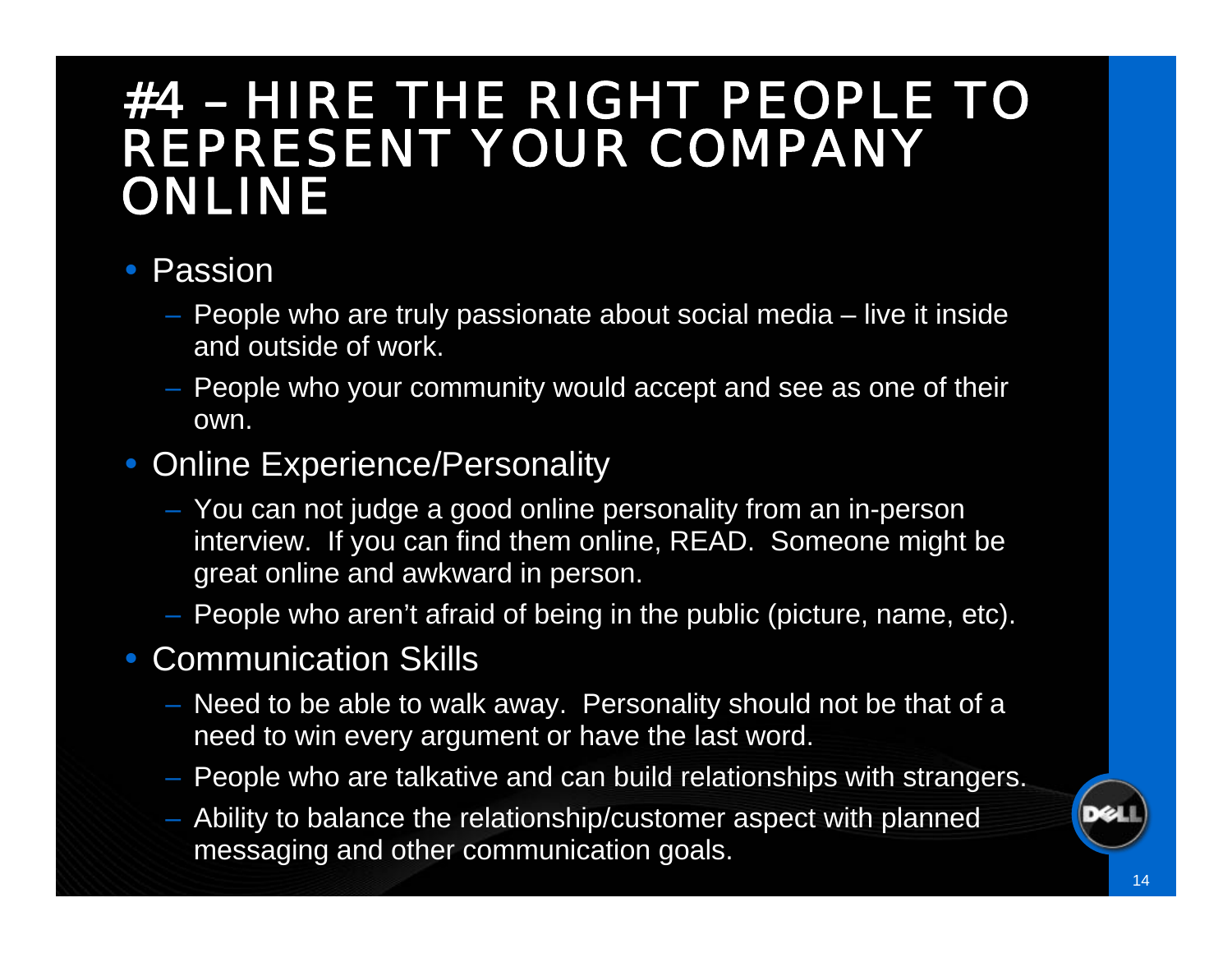## *#5 – IDEA MANAGEMENT IS THE SECRET SAUCE TO IDEAS SUCCESS*

### • Reporting

- Detailed for appropriate business unit
- Executive overview
- Idea grouping and categorization
	- Align right ideas with right POC / SME
	- Idea Assignment, tracking, nagging, ownership
	- Balance the push and pull of information
- $\bullet$ Historical information tracking